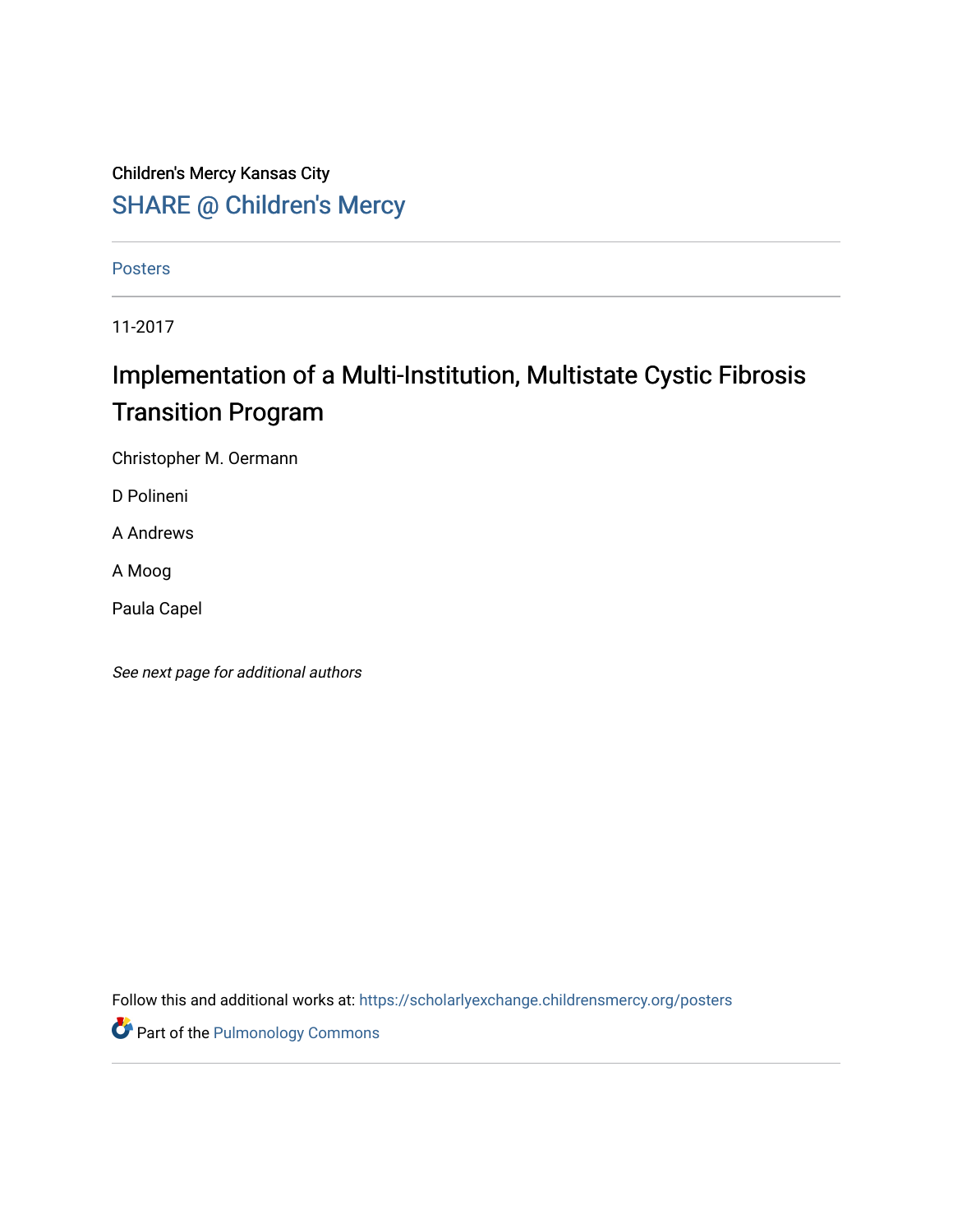### Authors

Christopher M. Oermann, D Polineni, A Andrews, A Moog, Paula Capel, T Bomstedt, Ellen Meier, and J Mermis